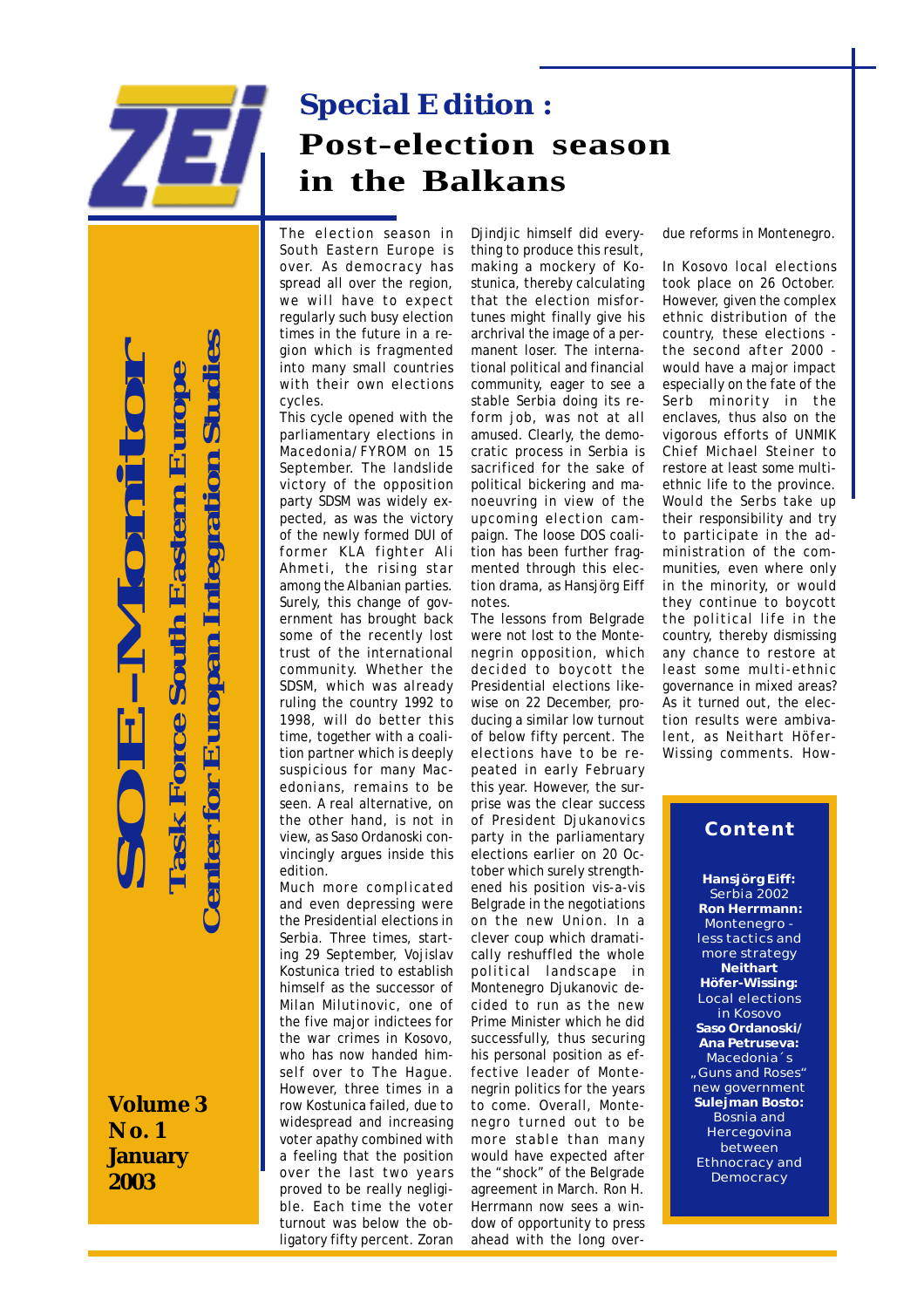ever, maybe the biggest success came in the wake of the elections when Steiner succeeded to finally gain control of Northern Mitrovica, thereby reducing the chances that at the end of the day partition might be the only option remaining for Kosovo.

Finally, the parliamentary and presidential elections in Bosnia and Herzegovina on 5 October left a taste of déjà vu, given the victory of the Croat and Serb nationalist parties in both entities. Even if close observers were able to detect some signs of hope, once again frustration and helplessness prevailed among the "internationals", with Paddy Ashdown determined to use his "Bonn powers" to rid the country of those who are clinging to the past, not willing to allow the gap to the rest of the Balkans to become even deeper. Suleyman Bosto demonstrates in this issue that progress can hardly be expected without a clear reconfig-uration of forces in Bosnia.

**Dr. Rafael Biermann, ZEI**

### **Serbia 2002: political infighting, incremental progress**

Last year in Serbia, a new President was supposed to be elected after the end of the term of the previous President, Milan Milutinovic. Three election rounds did not suffice, although each time the same candidate, Vojislav Kostunica, the current President of the Republic of Yugoslavia, was clearly the first among the candidates. However, no candidate reached the necessary absolute majority for a victory in the first round on September 29, 2002; the run-off election on October 13, in which Kostunica defeated the economic reformer Miroslav Labus, was declared invalid on account of the low voter turnout (less than 50%). Although Kostunica defeated the Nationalist Vojislav Seselj in a repeated run-off, the election on December 8 failed likewise due to low voter participation. A new runoff election has not yet been determined and whether one will take place at all in accordance with the current Serbian constitution, which is supposed to be amended soon, remains questionable in Belgrade.

Presidential election provided a one lister of Finance Djelic 9.6 This muddled situation does not necessarily signify a blockade of essential governmental functions, since the President of the Parliament, Natasa Micic, has taken over much of the work of the President – which is predominantly of symbolic nature. Furthermore, the executive power in Serbia lies constitutionally and in political reality clearly in the hands of the Prime Minister, Zoran Djindjic. However, the difficulties with the Presidential election characterize a further current problem in Serbia. On the one hand, the election illustrated the fall of the anti-Milosevic-coalition DOS. The diverging aims between both dominant political personalities, the reformer Djindjic and the conservative constitutional lawyer Kostunica, resulted in a power struggle. The of many arenas for this struggle, under which the reform process has

been thwarted and continues to suffer. The Democratic Party of Serbia (DSS) led by Kostunica already left the DOS in 2001 and refused to cooperate on reform legislation. Djindjic responded in 2002 with an ultimately failed attempt to expel DSS representatives from the Parliament. The DOS did not support Kostunica even in the last electoral round, in which his only opponents were rightwing extremists.



*Kostunica, Djindjic: power struggle*

Moreover, in Djindjic's catch-all coalition, the election evoked signs of disintegration: Labus, previously one of the key Djindjic supporters on economic reform, left Djindjic's party due to a disappointing lack of campaign support from Djindjic and formed a new political party with other reformers. Should this development continue, Djindjic, his parliamentary majority, and thus his ability to govern will come into question.

In addition to intensified dissension in the governing coalition, the lack of voter participation indicated a general disaffection with politics. At the beginning of 2003, not one single politician deserved a positive remark from 32.1% of the people polled in a survey. Correspondingly low were the positive evaluations for particular politicians (Kostunica 10.5%, Minister of Finance Djelic 9.6%, Prime Minister Djindjic 9.3%, and Vice-Prime

Minster Labus 9.1%), though Djindjic improved his support compared to other politicians.

Concomitant with the dissatisfaction with the reform efforts is a shift to the right in public opinion. The Nationalist Seselj received over one third of the votes in the last electoral round. The general alienation and disappointment with politics is being nourished by economic crime, a scandalously deficient fight against crime, and economic dissatisfaction. The subjective perception in the populace can be better understood by analyzing the available economic data, which are to a small degree even positive. In 2002, the gross national product rose four percent, after an increase of six percent in the previous year. A budget surplus was pursued (\$ 100 million), although the customs income rose from \$220 to \$500 million. Inflation sank from 40% in 2001 to under 20%. Unemployment, often estimated at 30%, actually lies somewhere around 15% according to the World Bank. Privatization of the economic sector in 2001 has brought positive initial results. Nonetheless, the gap between "poor" and "rich" has continued to grow and the portion of the population living under the poverty line remains high. In general the Serbian economy, according to the World Bank, has reached a stage of development that need not fear comparison to other transformation countries.

In the political arena, reform steps were achieved, for instance in the new regulation of the relations of Vojvodina, the strongest economic region, to the country as a whole. First steps for restoring the autonomy undermined during the Milosevic regime were taken. In March 2002, a law introduced European standards regarding the protection of minorities, which fulfilled a considerable condition for Serbian membership in the Council of Europe.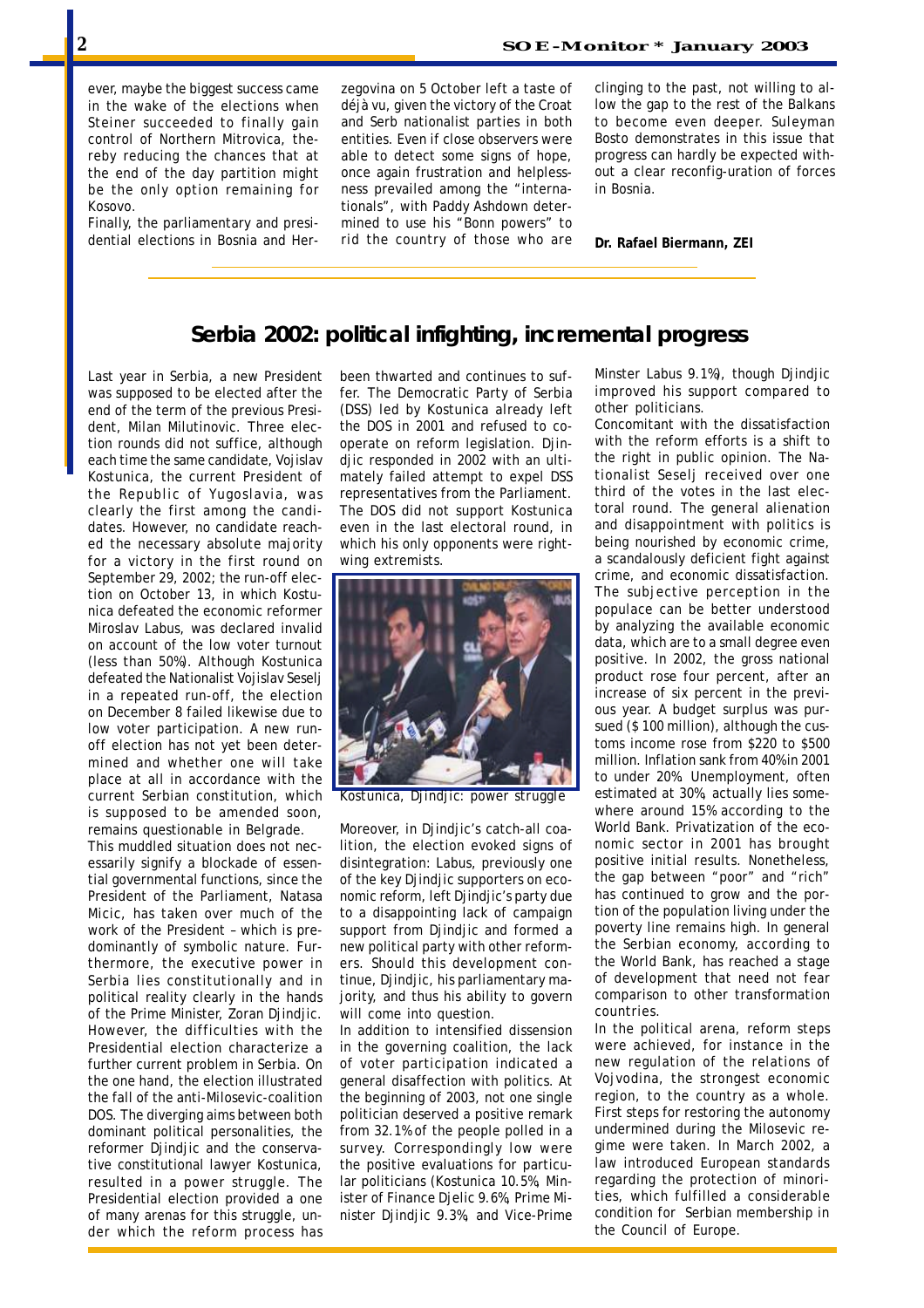The outstanding political decision of the year was the agreement on the transformation of the Federal Republic of Yugoslavia into a confederation between Serbia and Montenegro, ending a long-term conflict, which would have endangered the inclusion of both countries in the European integration process. During the lengthy negotiations for the new constitutional statute, which awaits ratification from the parliaments, the European Union played a decisive role through its High Representative for Foreign and Security Policy, Javier Solana. The new union-statute lays down the framework for common executive and legislative institutions limited to defense matters, international issues, and the assurance of free movement. A reservation remains for the loosely bound union, involving the examination of a possibility to secede after three years. This result of the negotiations indicates a particularly weak interest of Montenegro in preserving some kind of close stateunion. Indeed the new union may only slightly delay the ongoing trend towards mutual divergence and thus independence. Moreover, for the present the maintenance of the weak connection serves the purpose of avoiding any further precedents, which could strengthen the Kosovo-Albanian aspirations for independence from Serbia/Yugoslavia.

The Serbian relationship to the other former Yugoslav republics consolidated in the previous year. Relations developed particularly with Slovenia, which has begun to utilize its traditionally strong economic position in Serbia. With Croatia, the ongoing conflict over the peninsula Prevlaka was eliminated and thus the UN-regulation over the region became obsolete; furthermore, Serbia reached a free-trade agreement and an easing of mobility for persons with Croatia. Bilateral relations with Bosnia-Herzegovina normalized as well. However, both the lack of domestic stability in Bosnia with the *de facto* unchanged ethnic triple-division and the questionable loyalty of the Serbs to Bosnia-Herzegovina as a whole pose challenges to the leaders of Serbia and their sense of responsibility to support the integrity of their neighboring country.

The largest open problem for Serbia in context with its neighbors remains the relationship to Kosovo. Neither the issue concerning the return of over 200,000 Serbian refugees, nor the definitive regulation of Serbia-Kosovo relations has come closer to a solution. At the same time, progress in one of the two issues would alleviate the resolution of the other.

Serbia/Yugoslavia has enjoyed nonetheless political and massive financial support from the EU, its member states, and the USA. This assistance remains irreplaceable for Djindjic and his reform course. Yet, critical impatience has grown in the western capitals with the political grave digging in Belgrade. The maximum possible inclusion into the Euro-Atlantic institutions remains the most important foreign policy goal of the Djindjic government. The passage of the constitutional charter should make it possible for Serbia-Montenegro to swiftly commence with association negotiations with the EU, as well as approach NATO. From Serbia however, the western countries and their institutions expect a reliable course toward these goals, which includes improved cooperation with the International Tribunal in The Hague. The collapse of the DOS coalition and the growth of nostalgic-nationalist trends in Serbia are no help. This underlines the importance of assuring that those forces in Belgrade, which continue to envision a Serbian "Sonderweg", no longer receive access to the political arena.

#### **Dr. Hansjörg Eiff Former German Ambassador to Belgrade**



### **Montenegro: Less tactics and more strategy needed**

In 2002, Montenegro was 'troubled' with various elections: regular local elections on 15 May, early parliamentary combined with early local elections in Podgorica and in Tivat on 20 October and regular presidential elections on 22 December which have to be repeated on 9 February this year because the voter turnout of 47,8 per cent was below the threshold required by law (50 per cent).<sup>1</sup> In theory elections are one of the most important elements of solid democracies. In practice too many elections reflect only the stage of weakened democracies. Since 1990 Montenegro faced 14 elections and the cabinet of Milo Djukanovic, which was sworn in on 8 January 2003, is already the eighth since a multi-party system was introduced in the coun

try. Party tactics focusing on power and control superimposed a needed country strategy, ensuring domestic stability, economic reform and progress in the European integration process.

After a decade of conflicts and crises, democratic governments now rule the countries on the Western Balkans, and all countries move from reconstruction towards economic recovery and sustainable development, albeit at different paces. Europe is not only acknowledging but also responding to it. In January the EU Police Mission replaced the UN's International Police Task Force (IPTF) in Bosnia-Herzegovina. A takeover of the international military operation Amber Fox in the Former Yugoslav Republic of Macedonia is prepared for spring

2003, and some plans have been made to replace NATO's Stabilization Force (SFOR) by a European peace mission in the future. Slovenia will join the EU in 2004 and Croatia is expected to apply formally for EU membership in 2003, hoping to join the EU together with Romania and Bulgaria in 2007.Serbia and Montenegro are awaiting the European commission to prepare a feasibility study, opening the negotiations for a Stabilisation and Associations Agreement (SAA) with the EU. Until then the Federal Republic of Yugoslavia with its remaining two republics Serbia and Montenegro must meet some conditions, such as the adoption of Action plan for the internal market between Serbia and Montenegro. Unfortunately, various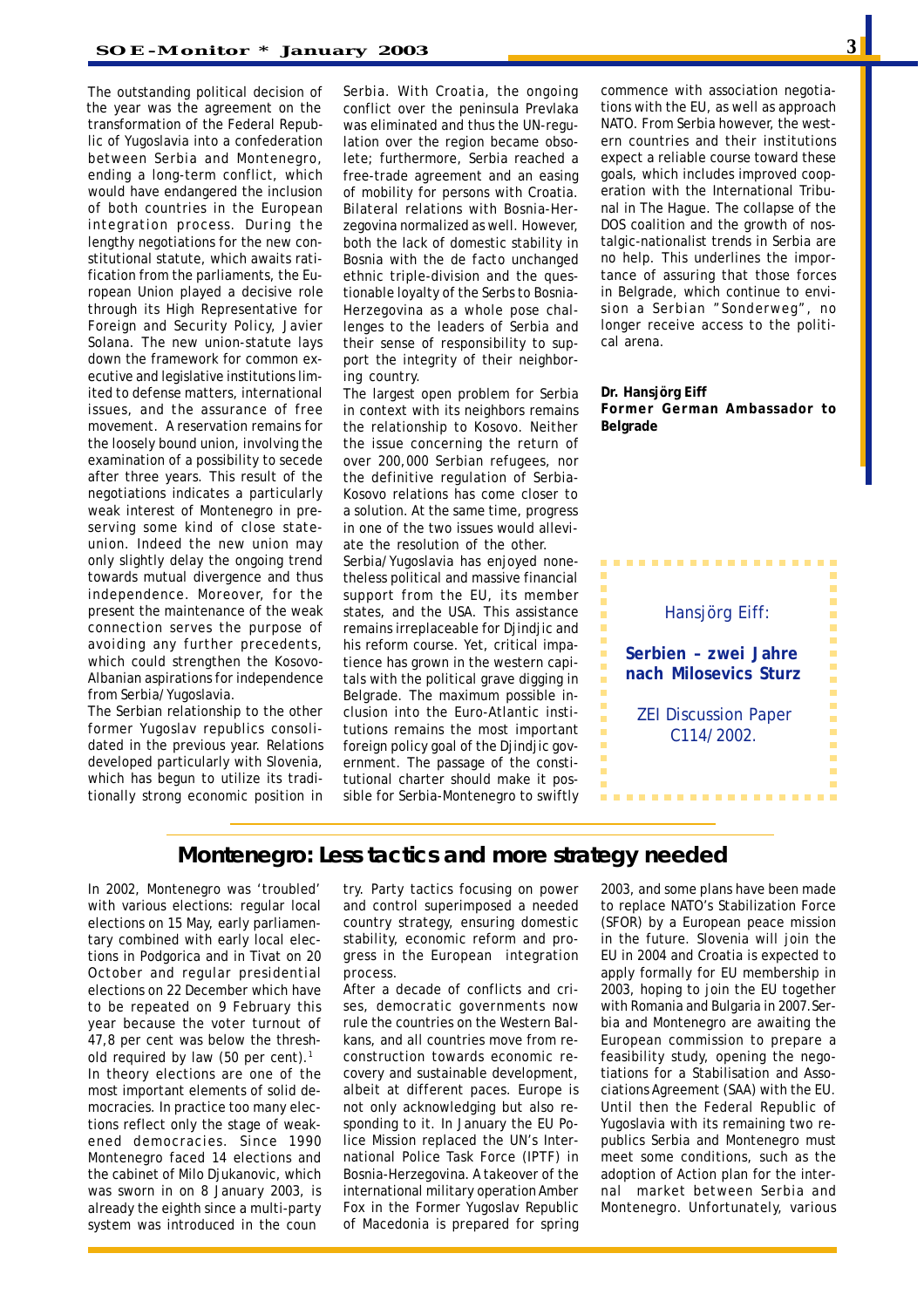reasons delayed the adoption of the Charter and the Action Plan. Having signed the so-called 'Belgrade Agreement' on 14 March 2002,<sup>2</sup> everybody was optimistic that the envisioned state-union 'Serbia and Montenegro' would be proclaimed soon after in order to overcome the dualism of power and competences between Belgrade and Podgorica. But unfortunately Montenegro (just like Serbia) was 'troubled' with a creeping institutional crisis and various elections. Just after 14 March all three Ministers of Djukanovic's coalition partner SDP(Social Democratic Party) resigned from office and the LSCG ( Liberal Alliance for Montenegro) withdrew its support for the minority government of DPS (Democratic Party of Socialists) and SDP. After regular municipal elections on 15 May, Prime Minister Vujanovic lost a vote of confidence in summer, and the new majority in parliament consisting of LSCG and the pro-Yugoslav tri-party coalition (SNP, SNS and NS, see box) shortened the mandate of parliament, initiating early parliamentary elections. In the meantime the Montenegrin Constitutional Court lost quorum since four of its five judges either retired or resigned. Having had elections on 15 May, on 20 October and on 22 December, Montenegrin politicians have had to campaign continuously, struggling for public support and the goodwill of the electorate. Consequently party tactics dominated over mid-term strategies. During all those months, it was expected that the Belgrade Agreement would be implemented by drafting and adopting a constitutional charter, replacing the federal structure of Yugoslavia by a new, more decentralized state-union. Montenegro and Serbia aimed for fast admission to the Council of Europe, for membership in NATO's Partnership for Peace, and for the beginning of the Stabilisation and Association Process (SAP) with the EU in earnest.

These three aspirations depended however on a successful creation of the state-union. All political forces in Montenegro and Serbia agreed in principle to the new state-union, giving up the diverting ideas of maintaining FRY or of reaching immediate independence. The most important decision made was to postpone a referendum on independence by at least three years. But other details caused severe problems. Disputes over the modus on electing the joint parliament, the hierarchy of the judiciary, and the mandate of the common court delayed an early agreement. Further complications draft of the charter and on 16 January 2003 in agreeing on the law

on it implementation.



*Results of leg. elections 20 Oct. 02*

The European prospect is surely the most credible and prosperous alternative for Montenegro. Europe on the other hand shows its readiness to welcome Montenegro and Serbia in its institutions. On 14 January the new president of the Council of Ministers of the EU, Greek Foreign Minister Iorgos Papandreou, stated in Belgrade that the Balkans would be a EU priority during the Greek presidency. However Montenegro has to do its homework. Decentralisation, effective fight against organised crime, corruption, human trafficking and smuggling, the protection of an independent judiciary, the effective implementation of rule of law, police reform, the effectual transition of state media into public media counterbalanced by truly independent media are projects of absolute priority in 2003. The newly elected Prime Minister of Montenegro, Milo Djukanovic, ensured Mr. Papandreou in January in Belgrade that the priorities of his government would be democratisation, reform and the edification of a European society. These priorities are justified since Montenegro is still in the process of post-socialistic transition.

Milan Popovic, a Montenegrin expert on contemporary political systems, stated in an earlier edition of the SOE Monitor3 that Montenegro had passed a period of negative transition from 1989 to 1997, when the closed communist system had been replaced by a rigid nationalistic system. According to Popovic, Montenegro,since then has entered its second, more positive phase of transition, which started when the government of Montenegro withdrew its support for the Milosevic regime. Much has been achieved since then; however in 2002 the reform process in Montenegro was impeded for the two interconnected reasons explained earlier, the redefinition of the future relations between Montenegro and Serbia and various elections in Montenegro. With the constitutional charter having been adopted and implemented and the realisation of Djukanovic's promises made to the EU, 2003 can mark an important milestone for the country towards Europe and the ongoing positive transition of the country itself. By 21 June Europe and the Monte-negrins themselves might learn in Thessalonica how much progress Montenegro has made, together with Serbia. Then the Greek EU Presidency will hold a Summit between the EU, its ten future members, its three candidates and the countries of the SAP. The Thessalonica Summit is to launch a 'Balkan European Integration Process' at which Montenegro can show its advancement towards European integration.

#### **Dr. Ron H. Herrmann Head of the Regional Office of the Monitoring Mission of the European Union in Montenegro**

*1 The opinions expressed in this article are exclusively those of the author and do not represent those of any organization.*

*2 The 'Proceeding Points for the Restructuring of Relations Between Serbia and Montenegro' were signed by Vojislav Kostunica as President of FRY, by Miroljub Labus as Federal Deputy Prime Minister, by Zoran Djindjic as the Prime Minister of Serbia, by Milo Djukanovic as President of Montenegro, and by Filip Vujanovic as Prime Minister of Montenegro. EU's High Representative Xavier Solana signed as a witness.*

*3 SOE-Monitor 1/2002.*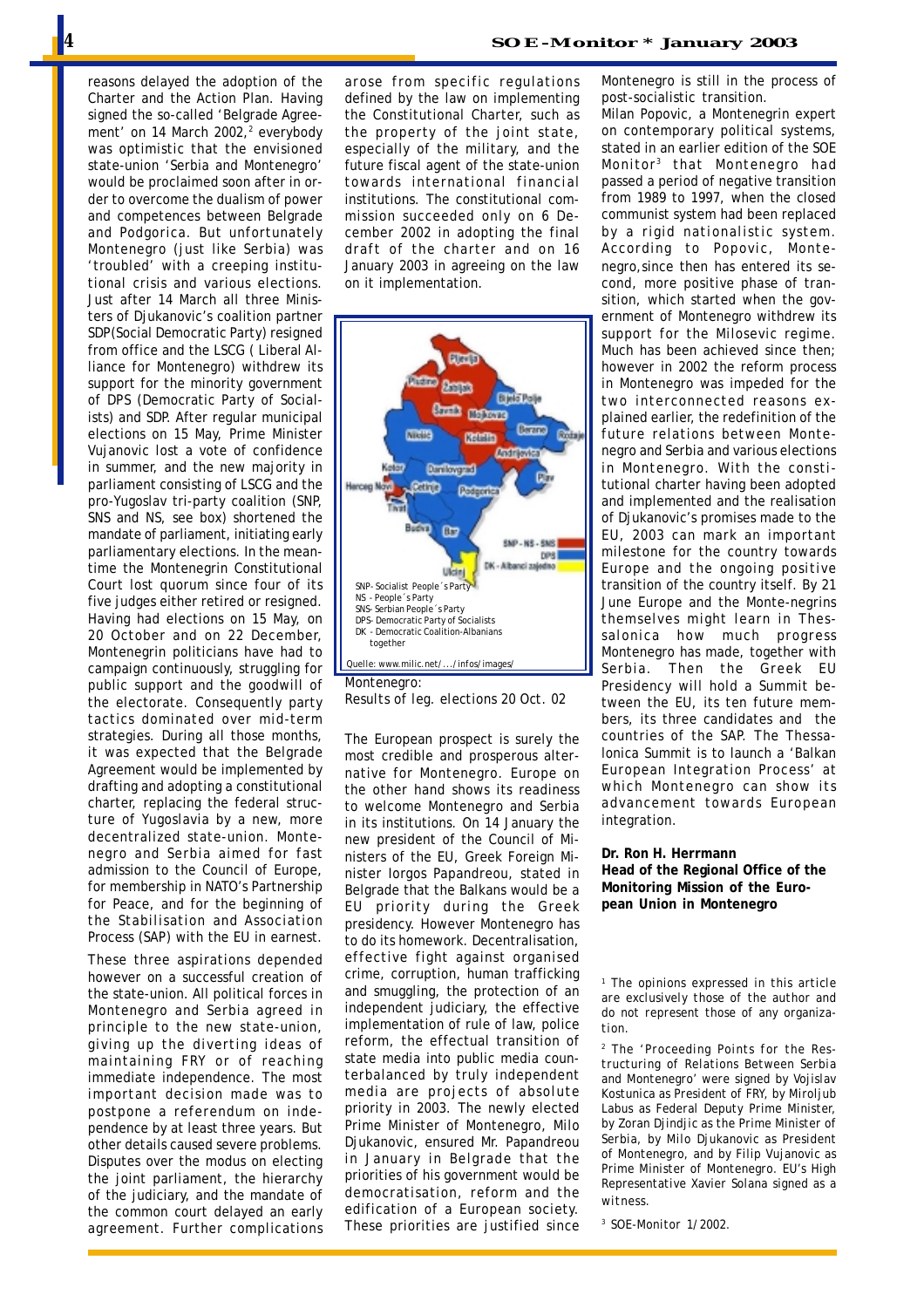The second local elections on 26 October were the first ones with participation from all communities of Kosovo.<sup>1</sup> Both election campaign and Election Day went smoothly. However, only one day after the elections, the violent killing of Suva Reka/ Suha Reka, Municipal Assembly President Uke Bytiqi and two persons accompanying him overshadowed the campaign and does not bode well for the post election period. Implementation of the elections is more or less completed but has been marked by the deep rifts within the Kosovo society. With approximately 58 percent, participation was lower than in the first local elections in the fall 2000 which had been the first democratic elections ever in Kosovo, and had consequently been marked by widespread enthusiasm. On the other hand, compared to usual European voter behavior or, for that matter, participation in Serbian elections in 2002, election participation was again rather high. It must also be noted that this time 300,000 voters more were registered than in the previous elections. Although the Kosovo Albanians went out in numbers, the participation of all communities rendered it more difficult for one party to win an absolute majority. Only in 17 of Kosovo's 30 municipalities could a government form without the need of a coalition.

#### **The Kosovo Albanian parties**

Not unexpectedly, the biggest Kosovo Albanian Party, the Democratic League of Kosovo (LDK), suffered considerable losses and went down from 57 percent in 2000 to some 46 percent, thus remaining on the level of the general elections 2001. More painfully, it could obtain absolute majorities only in 11 municipalities instead of 19 two years ago. This defeat can be explained through the weak performance of LDK-led municipal administrations. Thus LDK grudgingly had to find coalition partners, mainly among non-Serb minority communities, a stark choice given the LDK's notorious intolerant attitude towards minorities. The Democratic Party of Kosovo (PDK) managed to slightly increase its share of the electorate but anyway lost the absolute majority in two of the previously held municipalities. In the Dukagjini area in Western Kosovo some former PDK voters have now obviously cast their ballots for the

# **Local elections in Kosovo**

Alliance for the Future of Kosovo (AAK), besides PDK the other political offspring of the former KLA. AAK again waged the most sophisticated election campaign but could not increase its electorate and, significantly, did not garner the absolute majority in Decan although it had invested huge efforts there. PDK with its one mandate had to help the first AAK President of a municipality into office. AAK blames UNMIK for this disappointing outcome, citing the many court cases that are pending against prominent members, mostly concerning rather grave crimes. Ever since, AAK President Ramush Haradinaj has continued to wage his own vendetta against the UNMIK administered judiciary, thus frustrating all those wishful thinkers who had believed that he was a modern politician with a clear understanding of the rule of law.

#### **The Kosovo Serbs**

In one of their first meetings with the incoming SRSG Michael Steiner, the deputies of Coalition Return had requested to hold local elections as soon as possible. In the summer, some of their leaders started to formulate preconditions for election participation by Kosovo Serbs, notably what would have amounted to the creation of ethnically clean Serb municipalities prior to the elections. This was of course entirely out of question for UNMIK, and efforts were started to convince the Kosovo Serbs that their abstention would lead to marginalization and self-isolation for the next four years. The electorate was increasingly irritated by messages from their representatives who called either for total boycott or for participation only where a Kosovo Serb absolute majority seemed to be guaranteed. The question what such

| <b>United States</b>                                             |
|------------------------------------------------------------------|
| Institute of Peace:                                              |
| <b>Kosovo final Status</b><br>Special Report 91,<br>Juli 2002.   |
| <b>Simulating Kosovo</b><br>Special Report 95,<br>November 2002. |
| www.usip.org/pubs/<br>specialreports                             |

a policy would mean for those Serbs living in minority areas was not answered; obviously they did not count. Only two days before the elections, and encouraged by Belgrade, signals were sent to participate all over Kosovo, with the exception of the northern part of Mitrovica. The participation of the Kosovo Serb voters was therefore rather mixed: more than half of them went to the polls in those municipalities where Serbs are dominating, around one fifth turned out in minority areas, and merely in Mitrovica it came to a boycott when less than a hundred Kosovo Serb voters dared to resist the pressure and cast their ballots.

This outcome forced UNMIK to reassess its position regarding the Seven Point Plan for Mitrovica presented by Steiner at the beginning of October. Furthermore, also Belgrade had to realize that the policy of open obstruction had led to a disaster. Consequently, it was possible to reach agreement to stop the support for the illegal parallel municipal administration in the northern part of Mitrovica. On 25 November, the UNMIK administration was established there for the first time after the conflict. UNMIK has devised a step-by-step strategy, which, based on the original seven points, aims at stabilizing the situation in Mitrovica, taking into account the legitimate concerns of the Kosovo Serbs.

The internal contention among the Kosovo Serb politicians continued and caused a lot of political posturing, most notably the Assembly walkout of Coalition Return and the eventual installation of a new caucus leadership. Moreover, Serb politicians made an announcement of a union of Serbian municipalities which would be based on a purely mono-ethnic basis and aims at giving a new power basis to the northern Kosovo Serb hardliners

**The non-Serb minority communities** Those non-Serb minority communities that are politically well organized managed to obtain some influence following the local elections. The Turkish KDTP, being the only political representation of the Kosovo Turks garnered nearly ten percent of the Prizren electorate and became an important coalition partner for LDK. The Bosniak/Gorani coalition VATAN received key seats in two muni-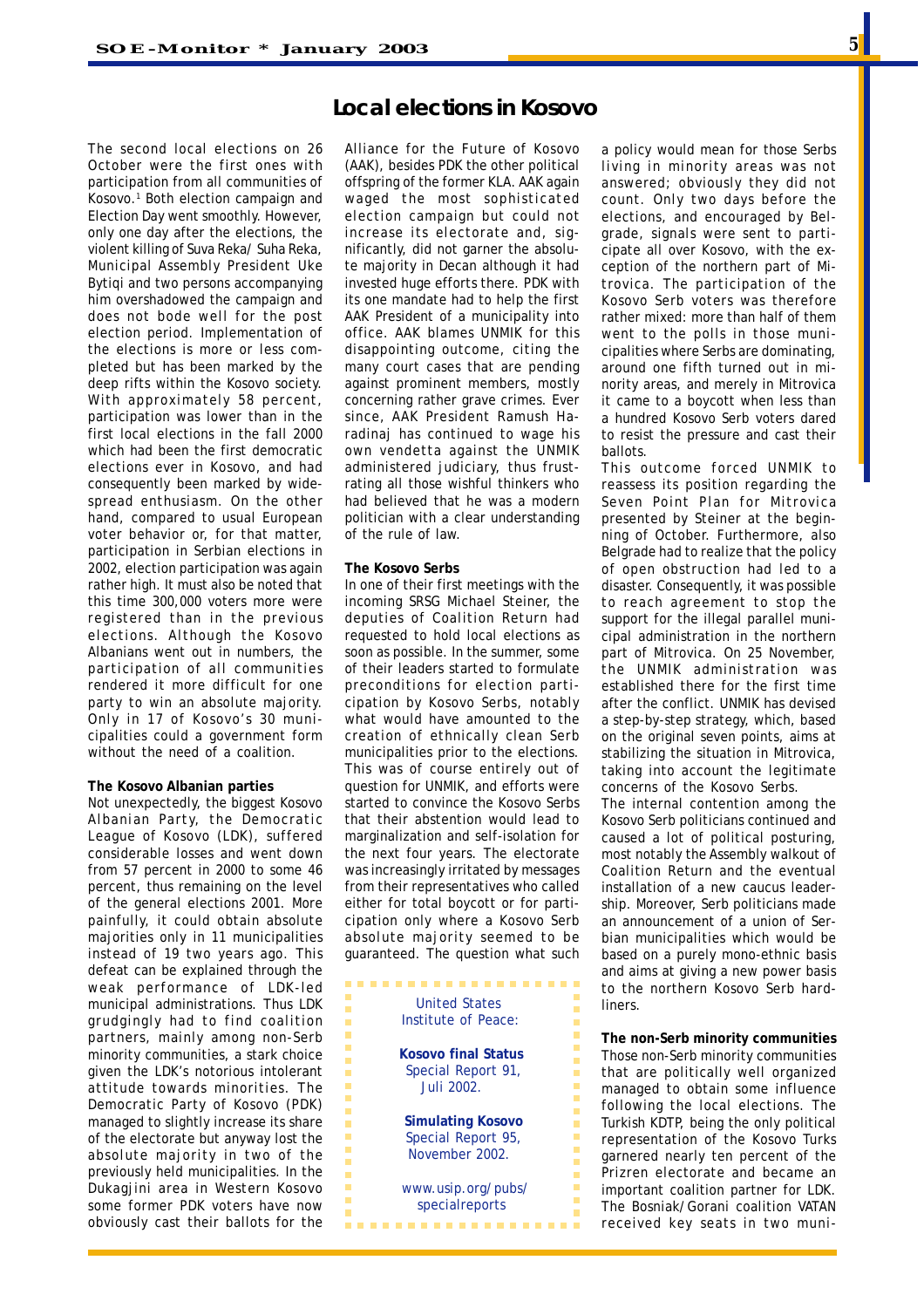cipalities. It decided to pursue a coalition with LDK, despite tremendous pressure applied by PDK and AAK. These two parties are at present exploiting the obvious mistakes of VATAN's representative in the central Government, the Minister of Health, to wage their vendetta against him, trying to force him out of office and changing the balance within the government in their favor. The Roma, Ashkali and Egyptians were politically split among a variety of parties and thus lost some possible seats.

#### **An outlook**

The political landscape of Kosovo has changed, albeit not dramatically. In many municipalities it was difficult to form municipal governments, and practically every party staged a walkout at some point. As of now, only the tiny municipality of Novo Brdo has

not yet been given a municipal government. The impasse stems from the unwillingness of the Kosovo Albanian parties to accept the new reality that there is now a Kosovo Serb majority. Their threats have led to a situation where the newly elected Kosovo Serb officials could not feel safe in the municipal building. By contrast, the municipality of Strpce seems to experience a smooth transition towards its new Kosovo Serb leadership. All newly elected leaderships must now show that they are up to the task. This will be particularly difficult for those administrations that are supported by a coalition because they have to practice something, which is very rare in the Balkans - the art of compromise.

Upon request of the SRSG, the Council of Europe has accepted to send an expert mission to work out, in close cooperation with UNMIK and the Provisional Institutions, a concept for a decentralization of local selfgovernment based on modern European concepts. The expert mission will start work on 10 February, and the results of their work should have a lasting positive impact on post-war Kosovo.

**Neithart Hoefer-Wissing, UNMIK**

*1 The opinions expressed in this article are exclusively those of the author and do not represent those of any organization.*

# **Macedonia´s "Guns and Roses" new government**

Macedonia's new government, formed at the beginning of November 2002, took an unprecedented step of including posts for former rebels involved in the ethnic Albanian uprising, which brought the country to the brink of civil war in 2001. Following the September 15 election, the moderate Social Democrats, SDSM, became the largest ethnic Macedonian party in parliament and opted to link up with the biggest Albanian political force, the Democratic Union for Integration, DUI.

The DUI sprang from the now disbanded National Liberation Army, NLA, which launched an armed conflict against government forces in February 2001 to demand improved civil rights for Albanians. The conflict ended six months later with the western-sponsored Ohrid agreement, which promised improved rights in exchange for the NLA handing over a portion of their weapons. When an amnesty for the rebels was proclaimed early last year, they formed the DUI and moved into mainstream politics. They won 16 of the 120 seats in parliament in the September elections.

Branko Crvenkovski, prime minister and leader of the SDSM, has offered the DUI four ministerial posts - education, justice, health and transportation - and one vice-premiership. The Social Democrats insisted that no commanders directly involved in fighting could be included in government. The new alliance has immediately been nicknamed "The Guns and Roses" government - a reference to the DUI`s rebel background and SDSM`s logo featuring a red rose.

The coalition enraged Macedonian nationalists, especially the ex-governing VMRO which was swept from power in the election. "It's disgraceful," was the regular public mantra of the party spokesman Vlatko Gorcev after the new government was formed. "This government list reflects a military, legal and spiritual capitulation for Macedonia," was VMRO's official stance on the political and human "quality" of the new

. . . . . . . . . . . . . . . . . . .

 Brenda Pearson,  **Putting Peace into Practice. Can Macedonia´s new Government Meet the Challenge?** Special Report of the United States Institute of Peace, No. 96, Nov. 2002

 International Crisis Group, **Moving Macedonia toward Self- Suffficiency,** Balkans Report No. 135, 15 Nov. 2002

..................

government.

But most moderate Macedonians and Albanians believe the arrangement represents real progress. It was seen as an acceptance of the reality, as a genuine compromise between the Macedonian and the Albanian political blocs.

 Apart from the Albanians, the rest of the 14 government ministries were divided between the SDSM and their other partner, the Liberal Democratic Party, LDP. The former took the interior, foreign and defence portfolios; the latter finance, labour and agriculture.

The biggest surprise was Crvenkovski's decision to appoint an ethnic Vlach, Hari Kostov, a banker, as interior minister. Analysts claimed that the choice was related to plans to investigate corruption in Ljupco Georgievski's former nationalist government.

That proved to be a good prediction: a month after the government entered office, a big anti-corruption campaign started. It resulted with the incarceration of dozens of ex-state and party functionaries from the previous government, charged with a number of criminal accusations for misuse of state funds and power for personal or party benefits. Among others, a general secretary of VMRO, who was managing one of the richest state funds - the Health state fund is still detained. The ex-minister of economy, an ethnic Albanian, is being looked after by the police, and the ex-director of the Customs office – widely believed to be one of the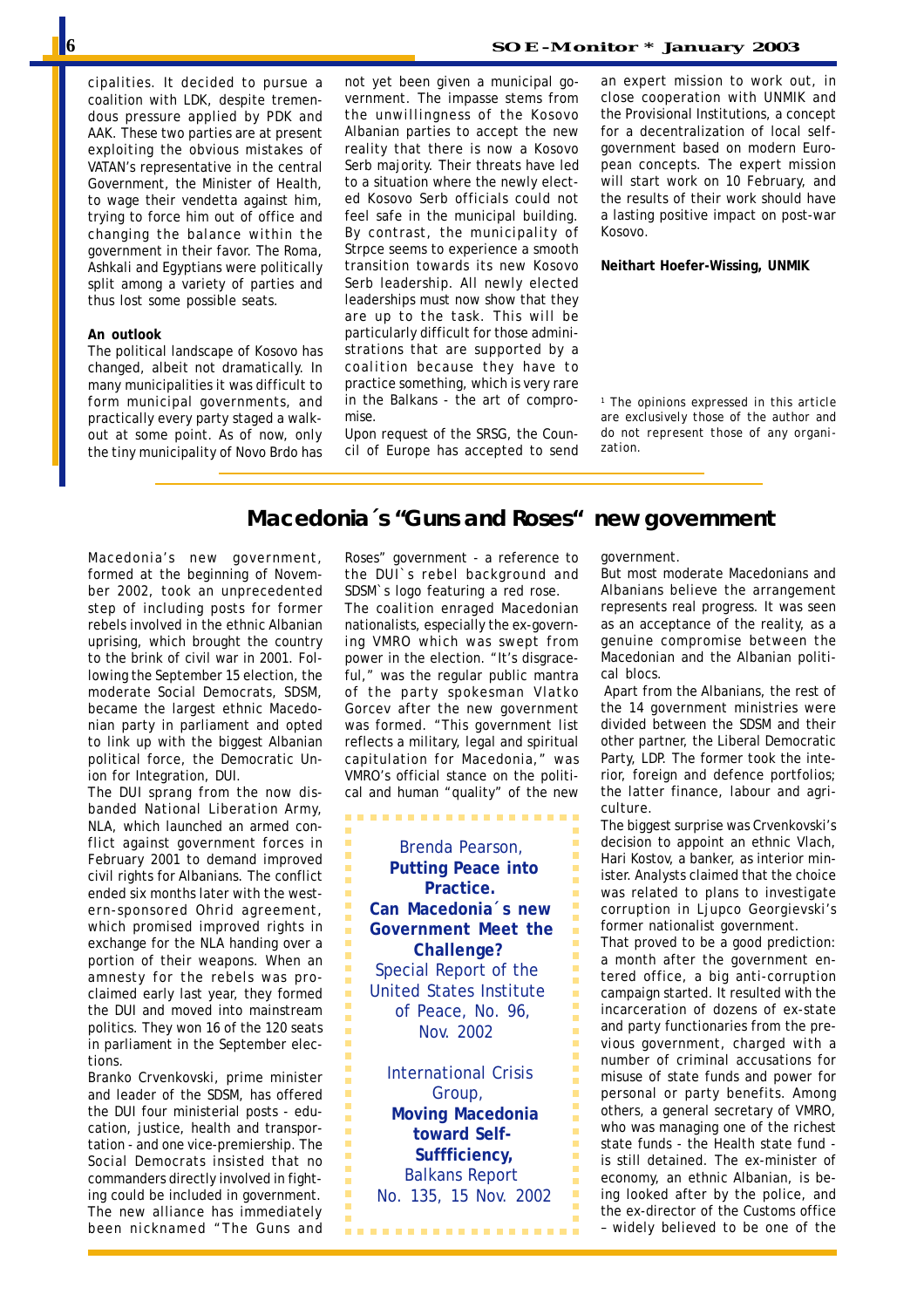most corrupted institutions in the last four years – has left the country in fear of arrest and is believed to be in London or South Africa.

But the new government took another important step on the political front: it accepted an action plan to fully implement the Ohrid agreement. The plan envisages amendments to more than 90 laws to meet the requirements laid down in the agreement, which brought the republic's civil conflict to an end in August 2001. The reforms should be in force by the end of next year.

Decentralisation is not only a main issue outlined in the agreement, but also a general political priority. The government is to prepare a set of laws to begin this process by December 2003 at the very latest, with the transfer of authority from central to local level planned for the end of 2004.

Two other priorities identified in the government's plan are the need to build confidence and strengthen security measures in the wake of the conflict and the safe return of around 8.000 displaced persons - mostly ethnic Macedonians - to former crisis regions

The issue of representation in the state administration is also being tackled, but officials have warned that this will not happen overnight. According to the Ohrid agreement, the representation of ethnic Albanians in the state administration, currently at a level of 10%, should be increased to the proportional representation of around 23%, which is the percentage of ethnic Albanians in the total population of Macedonia. However, being pressed by the IMF and by bare economic needs, the government will have to downsize the number of state employees from the current 100.000 to approximately 70.000 in the next couple of years. That means that, generally speaking, ethnic Macedonians mostly represented in the administration will have to be made redundant in large number, while ethnic Albanians will get new jobs in the state structures. In a country with some 30% of unemployment, there is a danger that political opponents may try to exploit the Ohrid agreement, arguing that it favours Albanians over Macedonians.

This clearly shows that the new Macedonian government will be confronted with difficult challenges: to make further deep economic and political reforms after 12 years of already painful transition, now in a post-conflict environment. That is not an easy task even for much older and wealthier states in Europe.

**Saso Ordanoski and Ana Petruseva, Skopje**

# **After the Elections is Before the Elections: Bosnia and Herzegovina between Ethnocracy and Democracy**

From the perspective of an outside viewer, the current situation in Bosnia-Herzegovina appears rather satisfactory, particularly when comparing it to the violent conflicts and the first years immediately thereafter. The viewpoints are well-known: the war has been quelled, unfathom-

able cruelties have been prevented by the Dayton Peace Accords, Bosnia-Herzegovina exists as an internationally recognized country, the international community has invested considerable military, financial, political, and humanitarian aid there, etc. By and large, the country finds itself in a political and economic transformation process leading toward European integration. In general this tendency is correct and reassuring. However, it is also insufficient, if one wants to achieve a wider

Herzegovina is onesided because development in Bosn and deeper diagnosis as well as an effective developmental strategy for the country. On the one hand, this comparative (even minimalist) analysis in retrospect provides for optimism and above all mollifies the political practitioners. Yet, on the other hand this approach remains superficial and inadequate. This benchmark for assessing the state of affairs in Bosnia-

merely the war period, a time of destruction, violence, crime, suffering, persecution, and genocide is used as a comparative criterion. Thus, we are dealing with a comparison to a condition that should be seen rather as "rock bottom". From this vantage point, the current situation in

absence of war cannot hide the fact that Bosnia-Herzegovina continues to be burdened by complex unresolved conflicts, political and economic contrasts, and multiple consequences from several years of violent discord (destroyed economy and infrastructure, unemployment, po-



*The Princeps Bridge in Sarajevo*

Bosnia-Herzegovina is undoubtedly better; no one could deny that Bosnia-Herzegovina's release from war was a magnificent step.This trivial, selfevident preference of peace over the state of war nevertheless does not suffice in order to be satisfied with the minimal advancements in political development in Bosnia. The mere

and political strife, unpunverty, refugee issues, ethnic ished war criminals, etc.). To that effect the peace, which was secured through the political, financial, and military presence of the international community in any case, is only the elemental requirement for the reconstruction, or rather "renovation" of the country.

Bosnia-Herzegovina is in the midst of a fundamental, double transformation: first, it must overcome the

transition from that state of war to peace – what seems to have been reached already; secondly, it must succeed to transform into a democratic state according to the standards of the developed western democratic societies. These conditions include among others public democratic representation, democratic institutions and decision-making processes, rule of law, and the nor-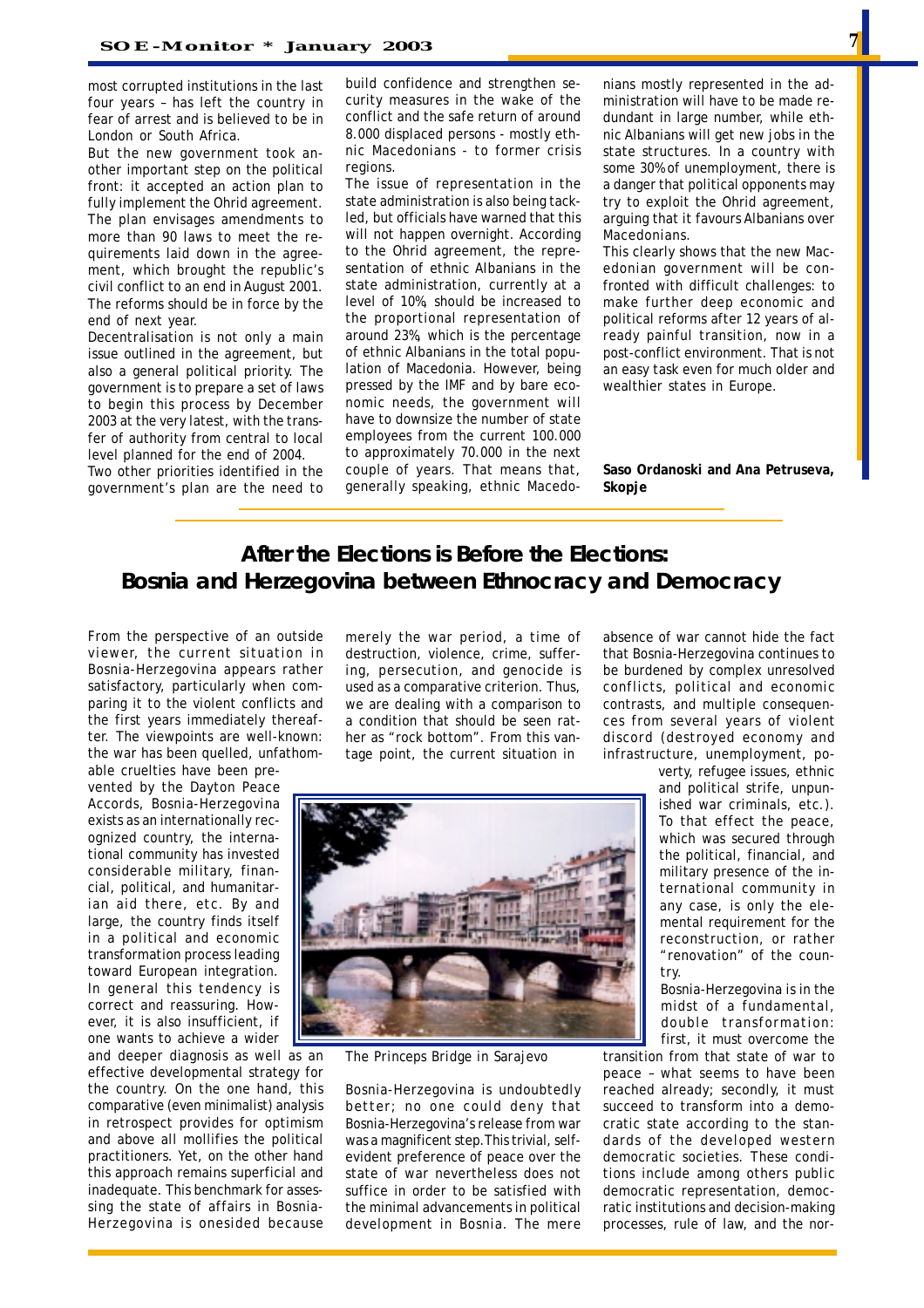mative general observance of human rights

For the optimists, or even for the (supposed realistic) politicians, the democratic transformation has been completed already, or at least put on the correct path. The supporters of the optimistic stance pose the following premises: political pluralism functions, democratic institutions have been established, elementary instruments and institutions of legal order exist, and the main political actors receive their legitimacy from free elections.

Those who view the situation more skeptically see no credible occasion for optimism. All "advancements" in comparison to the "rock bottom" state of war are indeed positive developments. But from the standpoint of a higher normative expectation, as in comparison to the standard set by developed democratic societies, the necessary transformation process in Bosnia is being delayed or even postponed to an uncertain future.

The reasons for this postponement are multi-faceted and require a systematic, interdisciplinary analysis. For the purposes of a personal commentary, it is worthy to mention at this point, what the author understands as a basic systematic hindrance for a real democratic transformation of the political landscape of Bosnia. Apart from the fact, that nominal and formal-procedural political life (through institutions and mechanisms) takes place in Bosnia-Herzegovina, a true democratization remains to be seen. The reasons: Despite the recognized formal and procedural "free" and "democratic" elections, in Bosnia-Herzegovina a type of political culture dominates that corresponds to the political culture of the period before the development of modern liberal societies. In contrast to modern democratic societies, which are built as politically mature communities of free individuals, political awareness in Bosnia is shaped by premodern, collectivist ways of thinking. In Bosnia still those ideas are most influential, which stress the primacy and the commitment to the collective, which is bound to the exclusiveness of the respective ethnos and ethnic identity. Ethnos is essentially equated with nation. The own ethnic identity is seen as encompassing, pre-determining all facets of life. A unity is formed which is rooted in a common heritage (which experiences collective, cult-like idolization), in a common fate, and in common goals. All this resembles pre-modern political mythologies.

The adulation of the ethnic collective in political life contradicts and obstructs any actual political transformation to a democratic order. The last elections resulted once again in victory for the ethnic (nationalist) parties. The procedural-democratic legitimacy of the elections and the political "elite's" declared intention to modernize and democratize, changes nothing in the essence of these parties which are incapable of overcoming the principles of their creation and functioning – namely as narrowly-defined ethnic parties. They will remain captive in their own ethno-mythological and collectivist visions and norms. Ethnos or nation becomes absolute and the first and final standard for each political decision, action, and judgment.

In this context, the formation of a liberal democratic culture is not possible. This, of course, would have to be thoroughly verified. Here I have to concentrate on only the following theses:

*First*: "Nationally" oriented parties cannot be the carriers of the democratization process because their political life is based on collectivist visions, which ultimately generate totalitarian, homogenizing, and authoritarian mentalities. This directly contradicts the vision of an individualistic, liberal-oriented political culture as well as the globalization process of modern societies.

*Second*: A strongly nationalistic and ethno-centric/ethnocratically conceived policy is supported by a premodern, ethno-mythological political culture. This ethno-mythology and its exploitation (through historical reference, fascination and exaltation of the past, etc.) must be critically analyzed and evaluated. In the political sphere, national homogenization attempts repress individual competency and free competition, and conversely promote adaptability, conformity, and adherence.

*Third*: The flipside and the consequences of the realization of such ethno-nationalistically conceived policy is the homogenization of ethnicities through strategic political manipulation. The generation and exploitation of xenophobia, stirring of fears of foreigners, argumentation in the friend vs. foe scheme, and finally control and usage of violence and terror are often consequences of such policy.

*Fourth* : Power and interest appropriation in these national "elites" can also be seen as an expression of the attempt to secure and increase the profits of war.

*Fifth*: Nationalistic politics from the perspective of culture is monocultural, exclusivist, and isolationist – in contrast to the multi-, inter-, or trans-cultural mindset of tolerance, understanding, and cooperation.

Consequently, one may not frivolously view formal-procedural, but in content problematic election results as the fulfillment of democratic expectations. After years of bitter experience, the ethnocratic dominance fails to offer Bosnia-Herzegovina a promising future, theoretically as well as practically. From the author's perspective, a certain amount of skepticism is necessary, if one wants to assess the true state of affairs in the country. This might be more fruitful then being content with small steps of «progress» and short-term twists.

**Prof . Dr. Sulejman Bosto University of Sarajevo**

 International Crisis Group: **The continuing Challenge of Refugee Return to Bosnia and Herzegovina**, Balkans Report No. 137, 13 Dezember 2002

 International Crisis Group**: Bosnia´s Alliance for (Smallish) Change**, Balkans Report No. 132, 2 August 2002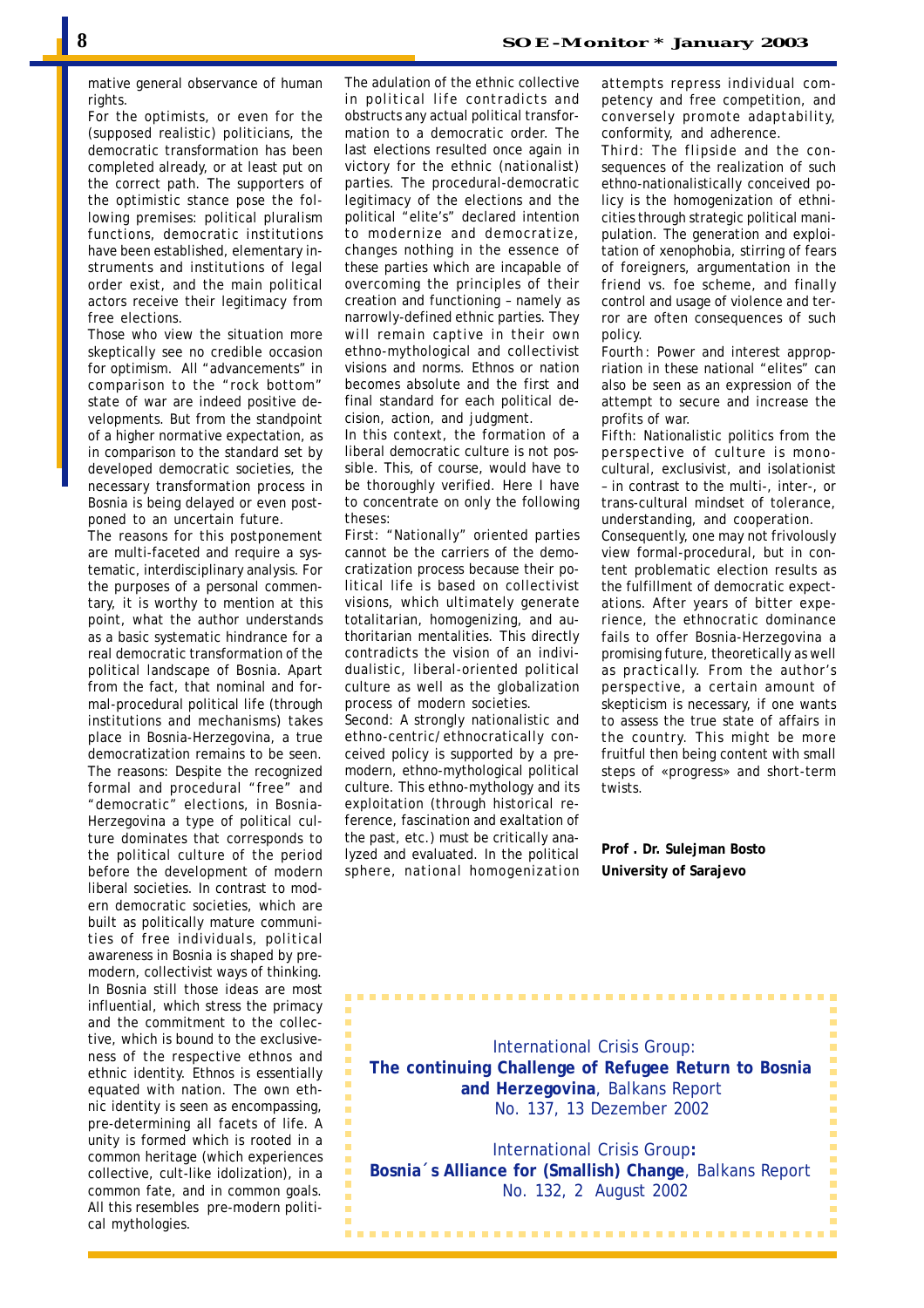





# **European and South East European Studies in Montenegro**

Usually, this time of the year is not a period of harvesting. However, research institutes follow their own schedules, which are sometimes hard to grasp, dictated more by sponsors and academic inertia than by the cycle of nature. For the "Network of European Studies in South Eastern Europe" at ZEI, these months *are* times of harvesting. After starting the Bulgarian-Romanian Inter-University European Center in October, our entire relevant workforce was out in the field again when on 24 to 26 January 2002 the new M.A. Programme in European and South East European Studies at the University of Montenegro was inaugurated, the climax of more than two years of intensive joint preparation.

The Programme was launched during an international conference on "Perspectives of European Integration in South Eastern Europe", co-organized by the University of Montenegro and ZEI and financed by the German Foreign Office. Dr. Dragisa Burzan, the new Montenegrin Foreign Minister, as well as Dr. Jelica Minic, Assistent Minister of the Yugoslav Federal Ministry of Foreign Affairs, gave their assessments on the prospects for starting the negotiations on a Stabilization and Association Agreement for "Serbia and Montenegro". Tereza Sobieski from the Directorate Western Balkans of the EU Commission contributed a similar assessment. All of them emphasized the need to foster a new generation of European minded people in Montenegro capable of working as experts on all aspects of European integration in media, business, science and politics. Replacing the unfortunately ill Dr. Rafael Biermann who will in future represent ZEI in the International Board of the Programme, Dr. Emil Mintchev spoke about "Teaching Europe in South Eastern Europe", applauding Prof. Milenko Popovic for the excellent job in launching this ambitious Programme.

In February, 16 Montenegrin students will start their studies in the first European Studies Programme in Montenegro.This Programme not only incorporates the best traditions of European Studies throughout Western Europe, striving to become an in-

terdisciplinary, cross-national, multilingual programme of excellence which covers all the main dimensions of European integration in history, politics, economics, and law. The curriculum also reflects the specific needs and perspectives of South Eastern Europe and its growing rapprochement with the ongoing European integration process. Precisely this fusion of perspectives will make the Programme in Podgorica attractive for students as well as lecturers both from Montenegro and abroad.

Some of the facets of the M.A. Programme are noteworthy, for they are indeed future-oriented and attractive beyond this country. The Programme places a specific focus on languages. More than fifty per cent of the courses will be taught in English. As Europe grows ever closer together, knowing several European languages becomes the backbone of professional interaction. And increasing progressively the courses taught in English will make the Programme more and more attractive to students from abroad. Another laudable feature is the intention to attract students from different nationalities and countries of the region, even applying affirmative action, thus making a contribution to overcoming the dreadful decade of segregation and conflict. Thus, we are expecting more and more Albanian students to enroll in the Programme. Fruitful mutual cooperation with other European Studies Programmes in the neighbouring countries like in Tirana will further strengthen this approach. The Programme in Podgorica might thus become a model of interethnic learning in South Eastern Europe. An evaluation by international experts in two years time will decide whether the programme in Podgorica might become a truly Regional European Studies Center.

ZEI was granted the opportunity to assist in the establishment of the M.A. Programme in Podgorica almost from the beginning, building on several years of experience of our Network of European Studies in South Eastern Europe. The programme in Podgorica is based on very profound, fruitful and inspiring discussions. The curriculum as well as the very direction and

structure of the Programme have very much been inspired by the "Core Curriculum for European Studies in South Eastern Europe" which was designed exactly for such purposes by the Network in early 2002. The library of the programme, sponsored by the German Rectors Conference, includes a comprehensive catalog of core literature on European integration. A brochure, sponsored by the German Foreign Office (the German Ambassador contributed introductory remarks), allows for the promotion of the Programme in the country and beyond. Since 2001, we have striven to bring a variety of German lecturers to Montenegro in order to help the professional staff of the emerging Programme to catch up, after years of neglect, with the state of art of European Studies in Western Europe. The Train the Trainers Seminars, the Flying Faculty and the Network conferences and workshops, sponsored by the German Academic Exchange Service, have thus contributed to raising the level of competence of this new Programme long before the inauguration took place.

In the future, ZEI will continue to invest heavily in this Programme. For the upcoming summer, we will start with an International Summer School at Kotor Bay, obligatory for all the students from Podgorica, integrating also students from nearby Tirana. By employing the method of co-teaching, we will try to raise the level of competence in Podgorica even further. This year, a separate Flying Faculty for Montenegro will also "take off", bringing lecturers from ZEI for up to a week to Podgorica to teach especially those subjects where expertise is still lacking. Some of the lecturers will travel on to Tirana, where the programme there could profit from the Flying Faculty. As experience has demonstrated already, Podgorica will benefit from all the products emanating from the Network. It is an investment, which will surely bear fruit in the lives of those who study in Montenegro in the years to come. Indeed, the time of harvesting has just started.

**Dr. Rafael Biermann**